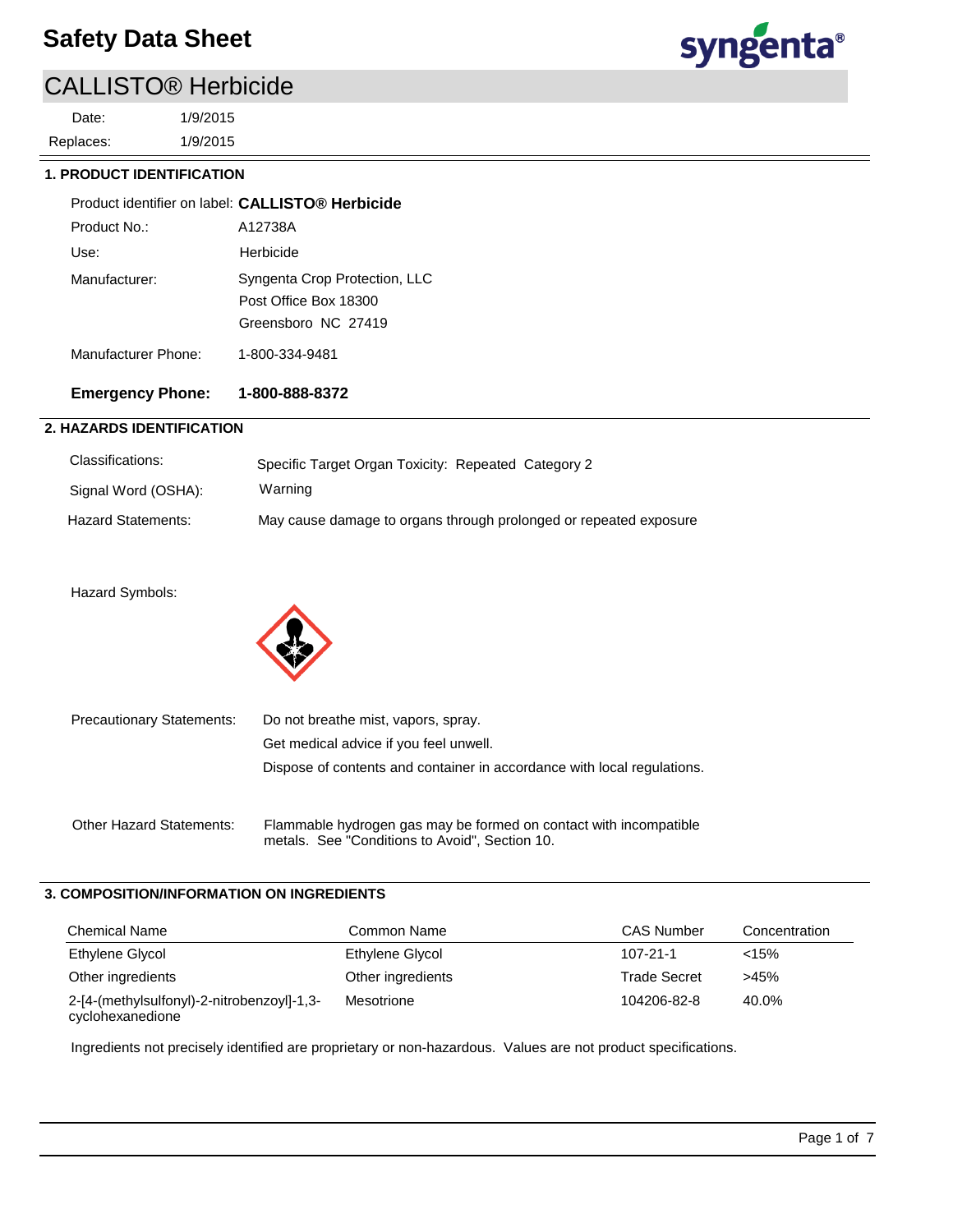# CALLISTO® Herbicide

1/9/2015 1/9/2015 Replaces: Date:



#### **4. FIRST AID MEASURES**

Have the product container, label or Safety Data Sheet with you when calling Syngenta (800-888-8372), a poison contol center or doctor, or going for treatment.

- If swallowed: Call Syngenta (800-888-8372), a poison control center or doctor immediately for treatment advice. Do not give any liquid to the person. Do not induce vomiting unless told to do so after calling 800-888- 8372 or by a poison control center or doctor. Do not give anything by mouth to an unconscious person. Ingestion:
- If in eyes: Hold eye open and rinse slowly and gently with water for 15-20 minutes. Remove contact lenses, if present, after 5 minutes, then continue rinsing eye. Call Syngenta (800-888-8372), a poison control center or doctor for treatment advice. Eye Contact:
- If on skin or clothing: Take off contaminated clothing. Rinse skin immediately with plenty of water for 15-20 minutes. Call Syngenta (800-888-8372), a poison control center or doctor for treatment advice. Skin Contact:
- If inhaled: Move person to fresh air. If person is not breathing, call 911 or an ambulance, then give artificial respiration, preferably mouth-to-mouth if possible. Call Syngenta (800-888-8372), a poison control center or doctor for further treatment advice. Inhalation:

#### Most important symptoms/effects:

Not Applicable

Indication of immediate medical attention and special treatment needed:

There is no specific antidote if this product is ingested.

Treat symptomatically.

### **5. FIRE FIGHTING MEASURES**

Suitable (and unsuitable) extinguishing media:

Use dry chemical, foam or CO2 extinguishing media. If water is used to fight fire, dike and collect runoff.

Specific Hazards:

Flammable hydrogen gas may be formed on contact with incompatible metals. See "Conditions to Avoid", Section 10.

During a fire, irritating and possibly toxic gases may be generated by thermal decomposition or combustion.

Special protective equipment and precautions for firefighters:

Wear full protective clothing and self-contained breathing apparatus. Evacuate nonessential personnel from the area to prevent human exposure to fire, smoke, fumes or products of combustion.

#### **6. ACCIDENTAL RELEASE MEASURES**

Personal precautions, protective equipment, and emergency procedures:

Follow exposure controls/personal protection outlined in Section 8.

Methods and materials for containment and cleaning up:

Control the spill at its source. Contain the spill to prevent from spreading or contaminating soil or from entering sewage and drainage systems or any body of water. Clean up spills immediately, observing precautions outlined in Section 8. Cover entire spill with absorbing material and place into compatible disposal container. Scrub area with hard water detergent (e.g. commercial products such as Tide, Joy, Spic and Span). Pick up wash liquid with additional absorbent and place into compatible disposal container. Once all material is cleaned up and placed in a disposal container, seal container and arrange for disposition.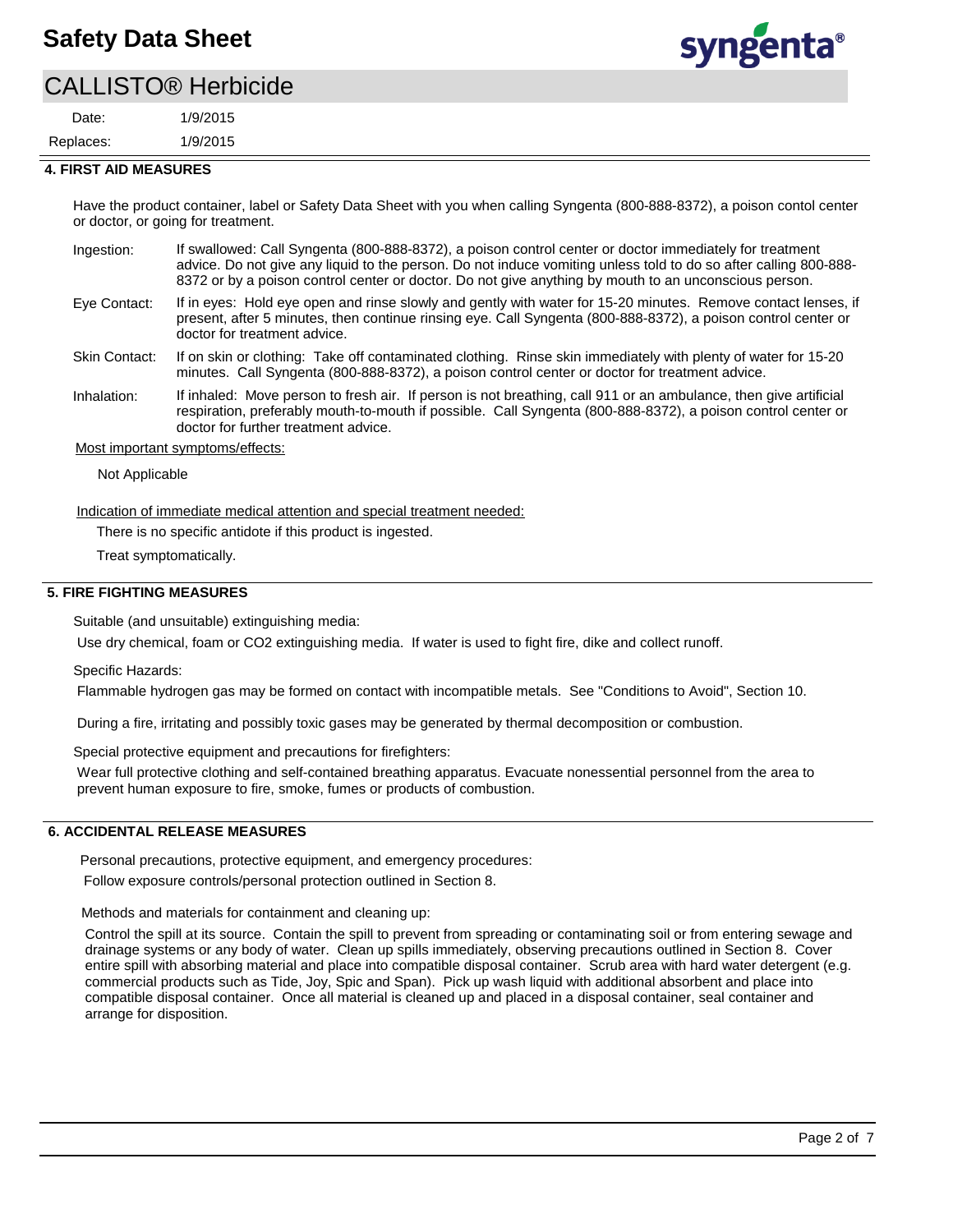# syngenta®

# CALLISTO® Herbicide

1/9/2015 1/9/2015 Replaces: Date:

### **7. HANDLING AND STORAGE**

Precautions for safe handling:

Spray solutions of this product should be mixed, stored and applied using only plastic, plastic-lined steel, stainless steel or fiberglass/plastic containers. Concentrate should not be stored or maintained in long-term contact with galvanized steel, carbon steel, aluminum, brass or cast iron.

Store the material in a well-ventilated, secure area out of reach of children and domestic animals. Do not store food, beverages or tobacco products in the storage area. Prevent eating, drinking, tobacco use, and cosmetic application in areas where there is a potential for exposure to the material. Wash thoroughly with soap and water after handling.

Conditions for safe storage, including any incompatibilities:

Not Applicable

# **8. EXPOSURE CONTROLS/PERSONAL PROTECTION**

### **THE FOLLOWING RECOMMENDATIONS FOR EXPOSURE CONTROLS/PERSONAL PROTECTION ARE INTENDED FOR THE MANUFACTURE, FORMULATION AND PACKAGING OF THIS PRODUCT.**

### **FOR COMMERCIAL APPLICATIONS AND/OR ON-FARM APPLICATIONS CONSULT THE PRODUCT LABEL.**

Occupational Exposure Limits:

| <b>Chemical Name</b> | OSHA PEL        | <b>ACGIH TLV</b>                             | Other                   | Source         |
|----------------------|-----------------|----------------------------------------------|-------------------------|----------------|
| Ethylene Glycol      | Not Established | 100 mg/m <sup>3</sup> (ceiling)<br>[aerosol] | Not Established         | Not Applicable |
| Other ingredients    | Not Applicable  | Not Applicable                               | Not Applicable          | Not Applicable |
| Mesotrione           | Not Established | Not Established                              | 5 mg/m <sup>3</sup> TWA | Syngenta       |

#### Appropriate engineering controls:

Use effective engineering controls to comply with occupational exposure limits (if applicable).

### Individual protection measures:

#### Ingestion:

Prevent eating, drinking, tobacco usage and cosmetic application in areas where there is a potential for exposure to the material. Wash thoroughly with soap and water after handling.

### Eye Contact:

Where eye contact is likely, use chemical splash goggles.

#### Skin Contact:

Where contact is likely, wear chemical-resistant gloves (such as barrier laminate, butyl rubber, nitrile rubber, neoprene rubber, polyvinyl chloride [PVC] or Viton), coveralls, socks and chemical-resistant footwear.

#### Inhalation:

A respirator is not normally required when handling this substance. Use effective engineering controls to comply with occupational exposure limits.

In case of emergency spills, use a NIOSH approved respirator with any N, R, P or HE filter.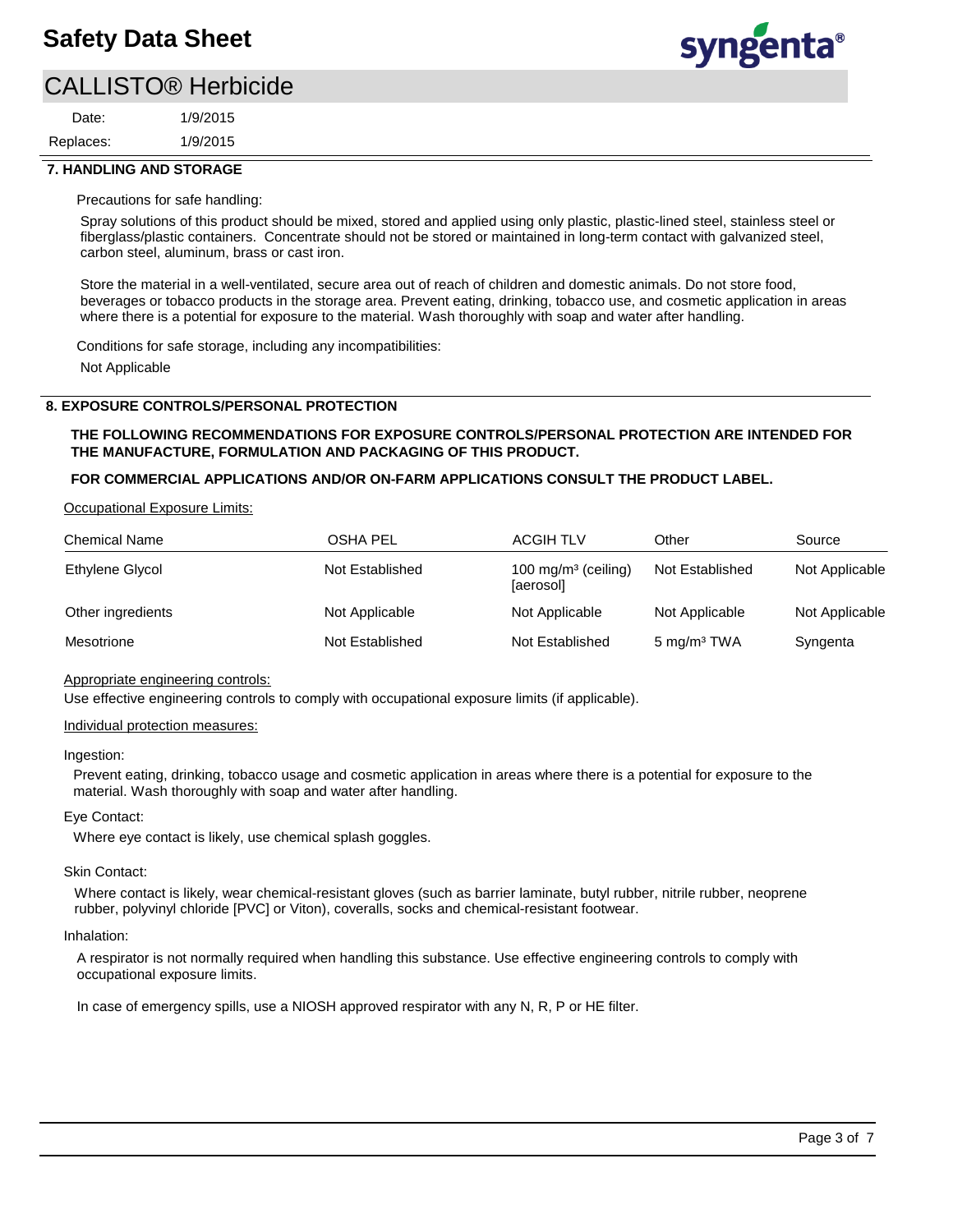# CALLISTO® Herbicide

1/9/2015 1/9/2015 Replaces: Date:



### **9. PHYSICAL AND CHEMICAL PROPERTIES**

Odor: Faint; pleasant Appearance: Beige to tan liquid Vapor Pressure: Mesotrione Solubility (ies): pH: 2.4 - 2.8 @ 68°F (20°C) Initial boiling point and boiling range: Not Available Melting point/freezing point: Not Available Odor Threshold: Not Available Not Available Flammability: Can burn in fire, releasing toxic vapors. > 200°F Autoignition Temperature: Not Available Flash Point (Test Method): Flammable Limits (% in Air): Vapor Density: Not Available Relative Density: 1.2 g/ml ; 10 lbs/gal @ 68°F (20°C) Decomposition Temperature: Not Available Viscosity: Not Available Partition coefficient: n-octanol/water: Not Available Other: None  $<$  4.3 x 10(-8) mmHg @ 68°F (20°C) Mesotrione 160 mg/l @ 68°F (20°C) (99.7% pure)

### **10. STABILITY AND REACTIVITY**

Possibility of hazardous reactions: Will not occur. Chemical stability: Stable under normal use and storage conditions. Reactivity: Not reactive. Conditions to Avoid: Spray solutions of this product should be mixed, stored and applied using only plastic, plastic-lined steel, stainless steel or fiberglass/plastic containers. Concentrate should not be stored or maintained in long-term contact with galvanized steel, carbon steel, aluminum, brass or cast iron.

Incompatible materials: None known.

Hazardous Decomposition Products: Not Available

# **11. TOXICOLOGICAL INFORMATION**

Health effects information

Likely routes of exposure: Dermal, Inhalation

Symptoms of exposure: Not Applicable

Delayed, immediate and chronic effects of exposure: Not Applicable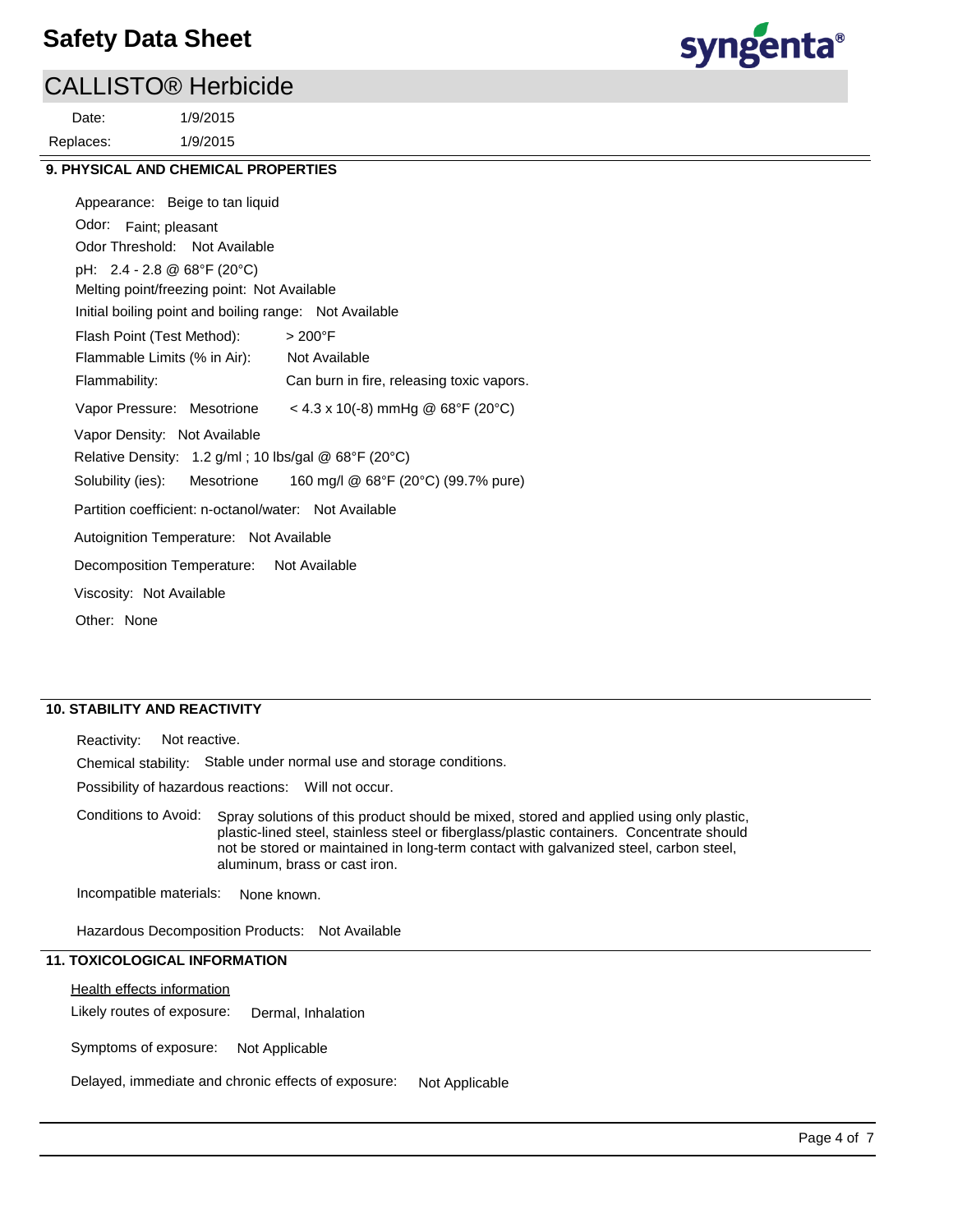# CALLISTO® Herbicide

Replaces: Date:

```
1/9/2015
1/9/2015
```


# Numerical measures of toxicity (acute toxicity/irritation studies (finished product))

| Ingestion:                 | Oral (LD50 Rat):              | > 5000 mg/kg body weight    |
|----------------------------|-------------------------------|-----------------------------|
| Dermal:                    | Dermal (LD50 Rat):            | > 5000 mg/kg body weight    |
| Inhalation:                | Inhalation (LC50 Rat):        | $> 5.19$ mg/l air - 4 hours |
| Eye Contact:               | Mildly Irritating (Rabbit)    |                             |
| Skin Contact:              | Slightly Irritating (Rabbit)  |                             |
| <b>Skin Sensitization:</b> | Not a Sensitizer (Guinea Pig) |                             |

### Reproductive/Developmental Effects

Mesotrione : Did not show reproductive effects in animal experiments.

# Chronic/Subchronic Toxicity Studies

Mesotrione : No adverse effect has been observed in chronic toxicity tests.

# **Carcinogenicity**

Mesotrione : Did not show carcinogenic effects in animal experiments.

| <b>Chemical Name</b>                                           | NTP/IARC/OSHA Carcinogen                                                                                                                                                                                                                                                                                                                 |
|----------------------------------------------------------------|------------------------------------------------------------------------------------------------------------------------------------------------------------------------------------------------------------------------------------------------------------------------------------------------------------------------------------------|
| Ethylene Glycol                                                | No                                                                                                                                                                                                                                                                                                                                       |
| Other ingredients                                              | No                                                                                                                                                                                                                                                                                                                                       |
| 2-[4-(methylsulfonyl)-2-nitrobenzoyl]-1,3-<br>cyclohexanedione | <b>No</b>                                                                                                                                                                                                                                                                                                                                |
| <b>Other Toxicity Information</b><br>None                      |                                                                                                                                                                                                                                                                                                                                          |
| <b>Toxicity of Other Components</b>                            |                                                                                                                                                                                                                                                                                                                                          |
| Ethylene Glycol                                                |                                                                                                                                                                                                                                                                                                                                          |
| of ethylene glycol.                                            | Ethylene glycol has been shown to produce dose-related teratogenic effects in rats and mice. Exposure to high<br>concentrations of mists or aerosols may result in effects on the hematopoietic system and central nervous<br>system with headache, dizziness and drowsiness. Severe kidney damage results from swallowing large amounts |
| Other ingredients                                              |                                                                                                                                                                                                                                                                                                                                          |
| Not Applicable                                                 |                                                                                                                                                                                                                                                                                                                                          |
| <b>Target Organs</b>                                           |                                                                                                                                                                                                                                                                                                                                          |
| Active Ingredients                                             |                                                                                                                                                                                                                                                                                                                                          |
| Mesotrione:                                                    | Blood, eye, kidney, liver.                                                                                                                                                                                                                                                                                                               |
| <b>Inert Ingredients</b>                                       |                                                                                                                                                                                                                                                                                                                                          |
| Ethylene Glycol:                                               | Blood, kidney, CNS                                                                                                                                                                                                                                                                                                                       |
| Other ingredients:<br>Not Applicable                           |                                                                                                                                                                                                                                                                                                                                          |
|                                                                |                                                                                                                                                                                                                                                                                                                                          |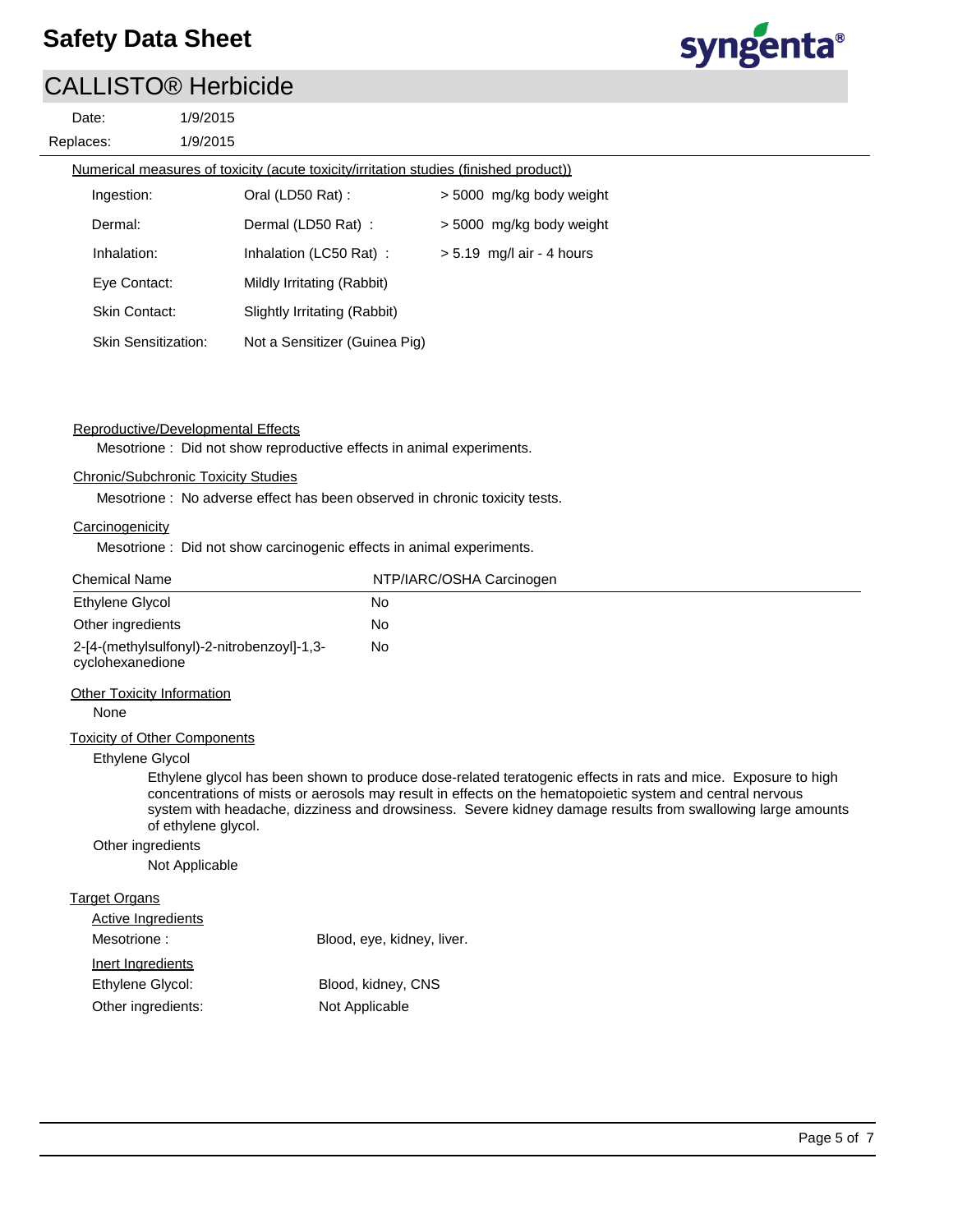# CALLISTO® Herbicide

1/9/2015 1/9/2015 Replaces: Date:

### **12. ECOLOGICAL INFORMATION**

Eco-Acute Toxicity

Mesotrione : Fish (Rainbow Trout) 96-hour LC50 >120 mg/l Fish (Bluegill Sunfish) 96-hour LC50 >120 mg/l Invertebrate (Water Flea) Daphnia Magna 48-hour EC50 900 mg/l Green Algae 72-hour EbC50 4.5 mg/l

### Environmental Fate

Mesotrione :

The substance has low potential for bioaccumulation. Mesotrione has medium to high mobility in soil.

### **13. DISPOSAL CONSIDERATIONS**

#### Disposal:

Do not reuse product containers. Dispose of product containers, waste containers, and residues according to local, state, and federal health and environmental regulations.

Characteristic Waste: Not Applicable

Listed Waste: Not Applicable

# **14. TRANSPORT INFORMATION**

#### DOT Classification

Ground Transport - NAFTA Not regulated

#### **Comments**

Water Transport - International Proper Shipping Name: Environmentally Hazardous Substance, Liquid, N.O.S. (Mesotrione), Marine Pollutant Hazard Class: Class 9 Identification Number: UN 3082 Packing Group: PG III

Air Transport Proper Shipping Name: Environmentally Hazardous Substance, Liquid, N.O.S. (Mesotrione) Hazard Class: Class 9 Identification Number: UN 3082 Packing Group: PG III

### **15. REGULATORY INFORMATION**

Pesticide Registration:

This chemical is a pesticide product registered by the Environmental Protection Agency and is subject to certain labeling requirements under federal pesticide law. These requirements differ from the classification criteria and hazard information required for safety data sheets, and for workplace labels of non-pesticide chemicals. Following is the hazard information as required on the pesticide label:

Caution: Harmful if absorbed through skin. Prolonged or frequently repeated skin contact may cause allergic reactions in some individuals. Avoid contact with skin, eyes, or clothing.

syngenta®